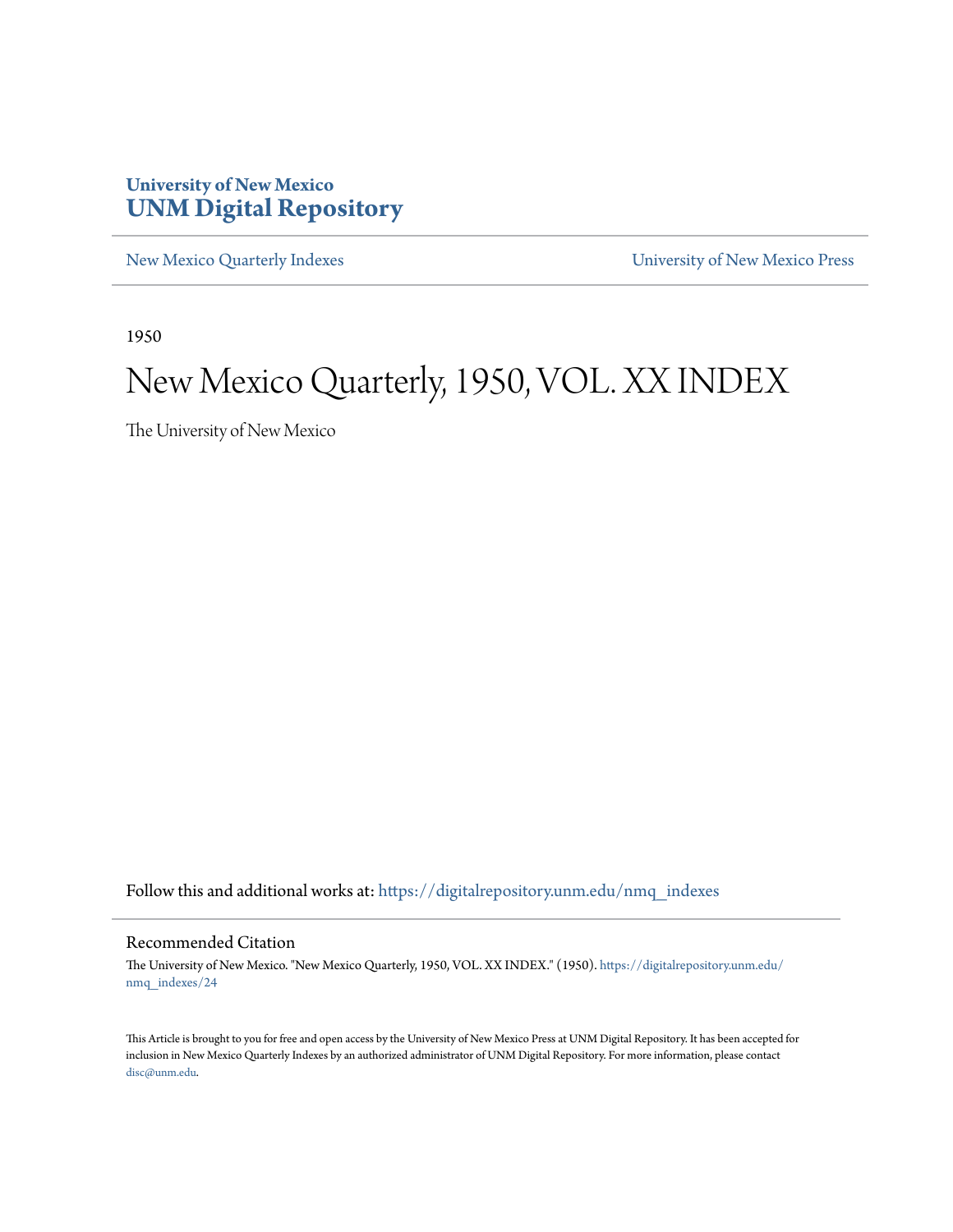# NEW MEXICO QUARTERLY

# VOL. 20 NOs

## 9 5  $\blacksquare$ PUB. 216

# UNIVERSITY MICROFILMS ANN ARBOR. MICHIGAN. 1951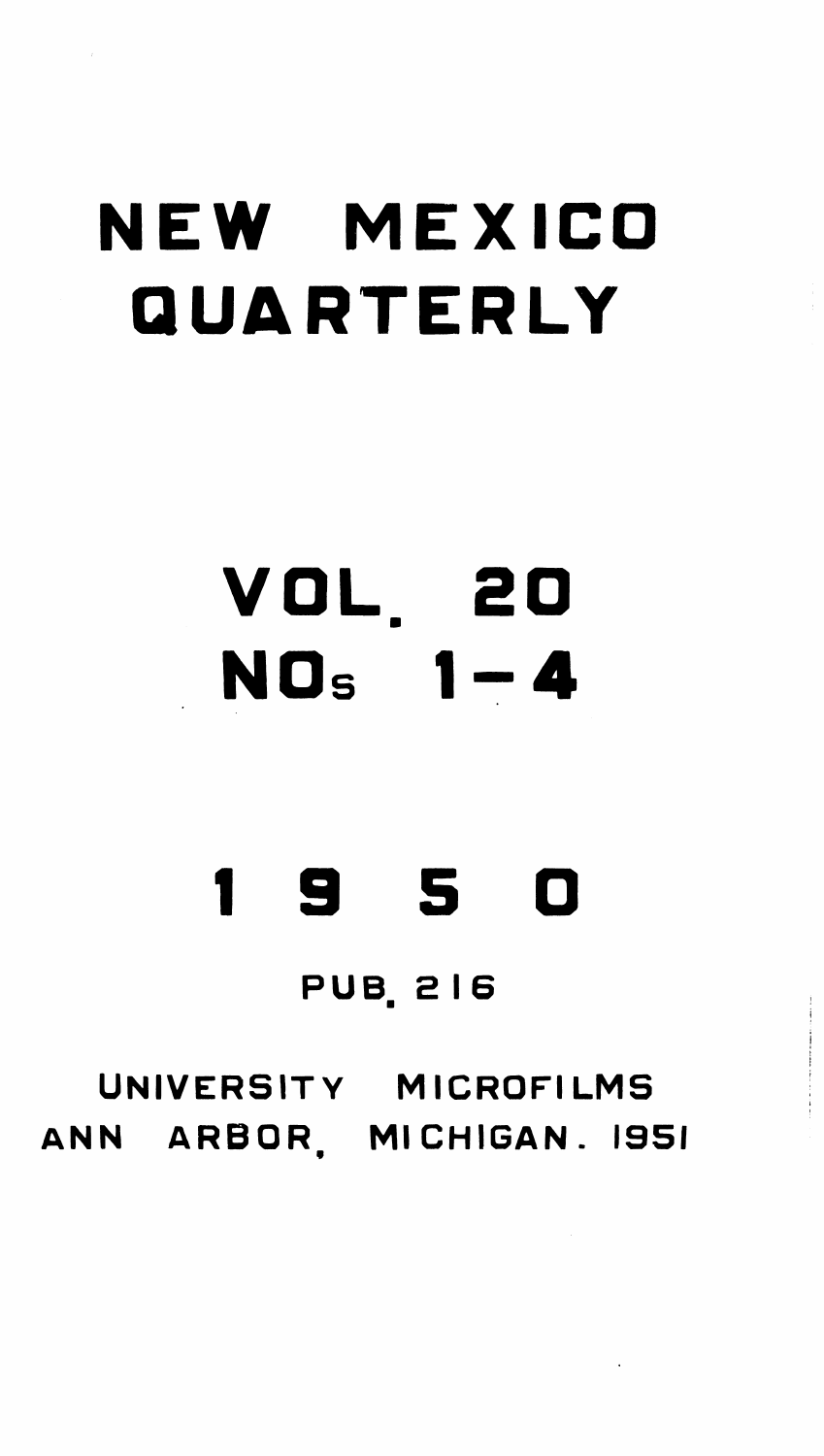### New Mexico Quarterly

### Index

VOL. XX

1950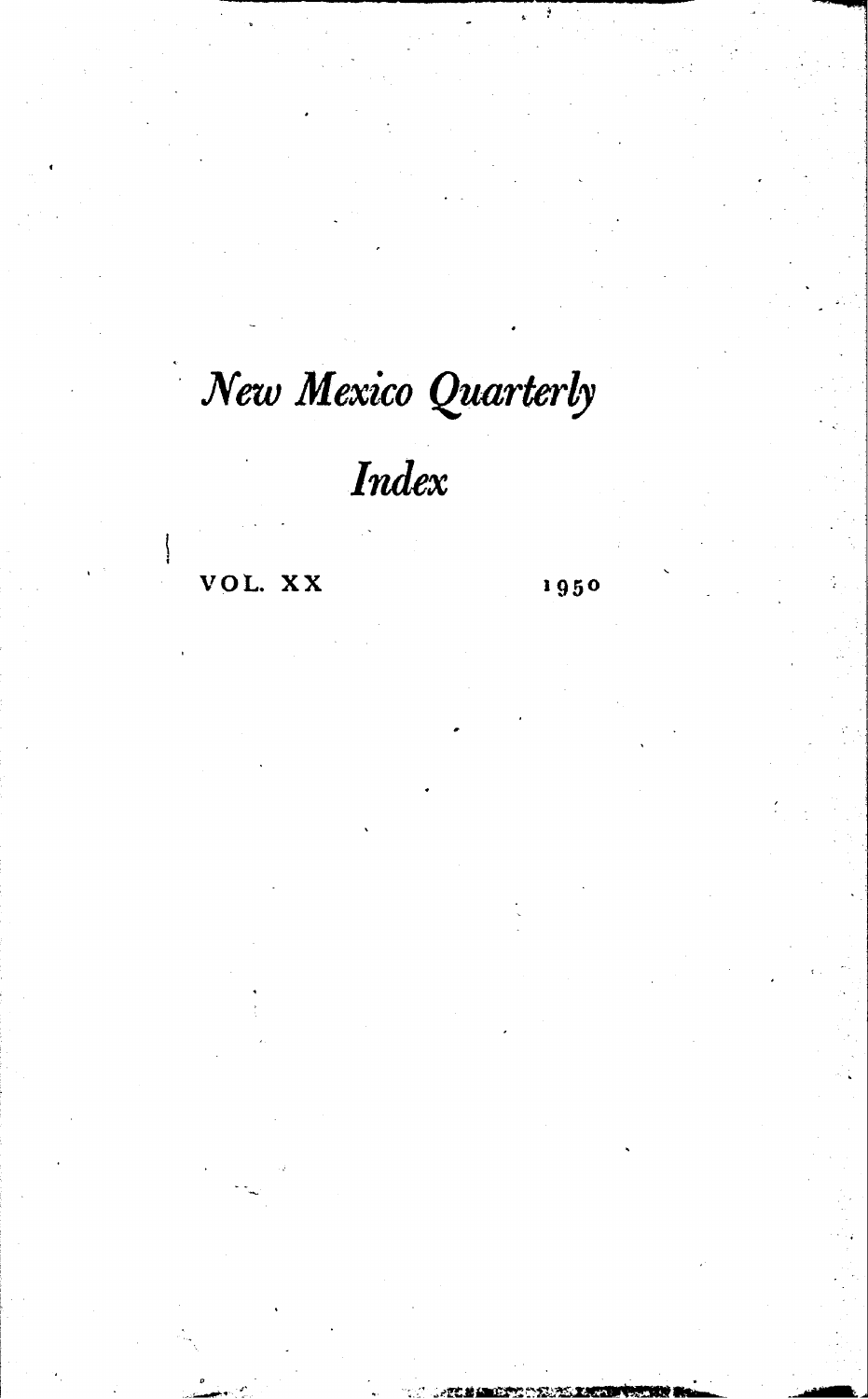#### ARTICLES

Alexander, Hartley Burr, Giver of Life, 315

Anderson, Margaret. Happiness and Order, 141

Braddy, Haldeen. The Primitive in Gertrude Stein's "Melanctha," 358

Bunker, Robert. Oliver La Farge: The Search for Self, 211

Chavez, Fray Angelico. A Romeo and Juliet Story in Early New Mexico, 471 Collier, John, Jr. Laura Gilpin: Western Photographer, 485

Dietrich, Margretta S. The Navajo in No-Man's Land, 439

Douglas, Gilean. Summer Solitude, 196 Freeman, Mary. D. H. Lawrence. Pre-

view of a Basic Study, 76

Garoffolo, Vincent, The Woodblock Art of Gustave Baumann (Guest Artist, VII), 309; Edwin Honig (Poet Signa-ture, VII), 451

Grabo, Carl H. Rhetoric for Rhetoricians, 225

Hindus, Milton. Ghess, 340

Honig, Edwin. Byron Vazakas (Poet

Signature, IV), 61; Lawrence Olson (Poet Signature, V), 184; Philip Mur-<br>ray (Poet Signature, VI), 189

Horgan, Paul. The Style of Peter Hurd<br>(Guest Artist, VIII), 420

Kazin, Alfred. American Naturalism: Reflections From Another Ere, 50

Kelley, Vincent C. New Mexico's Position in a Western Iron and Steel Industry, 155

LaPaz, Lincoln. Meteoritics in the Southwest, 269

Lash, Kenneth. A Result of the New Criticism, 494

Leeper, John Palmer, Adja Yunkers (Guest Artist, VII), 191

Rafferty, Keen. See the Funny People, 366

Sender, Ramón J. Freedom and Constraint in Andre Gide, 405

Simons, Katherine. Carl Hertzog, Printer, 331

Waters, Frank. The Navajo Missions, 5 Zigrosser, Carl. Howard Cook (Guest  $\overline{\text{Artist}}$ ,  $V$ ),  $x_1$ 

#### FICTION

Beck, Warren. A Verdict of Innocence, 169

Brookhouser, Frank. The Grave Digger and Biggie Doone, 67

Chavez, Fray Angelico. The Black Ewe, 41

de Silva, Alvaro. Hungry Morning, 322

Gerstine, John. Davey, 200 Gustafson, Ralph. Helen, 459 Jackson, Shirley. The Island, 294 Shaw, Eileen. The Stallion, 152 Rothberg, Abraham. The Very Presence of  $God$ ,  $427$ 

#### POETRY

Angoff, Charles. A Little Girl Looks at a Clock, 356

Bynner, Witter. Dawn, 85; The Stone, 355

Cloud, Jess H. Children's Paintings, 356

Cox, Annis. Autumn Low, 210

DeJong, David Cornel. Pastoral, 483

Griffin, Howard. Spellcraft, 208

Honig, Edwin. The Moral Circus, 452; Noonday Prey, 453; Pragma, 453; Short Hymns to the Breath, 454; The Tragic<br>Flaw, 456; The Man Who Died, 457;

Pastoral, 458 (Poet Signature, VII, 451-458)

- Husband, John Dillon. A Bushful of Sparrows, 481
- Ignatow, David. Soft Anonymity, 85; A Steady Praise, 357<br>Murray, Philip. Polar, 291; The Natural
- Cave, 291; The Scotograph, 292; The Fugitives, 292; Laughing Boy, 293; The Coffee Ensign, 293 (Poet Signature, VI, 289-293)

Niedecker, Lorine. Two Poems, 208 Olson, Lawrence. The Southerners, 185;

ii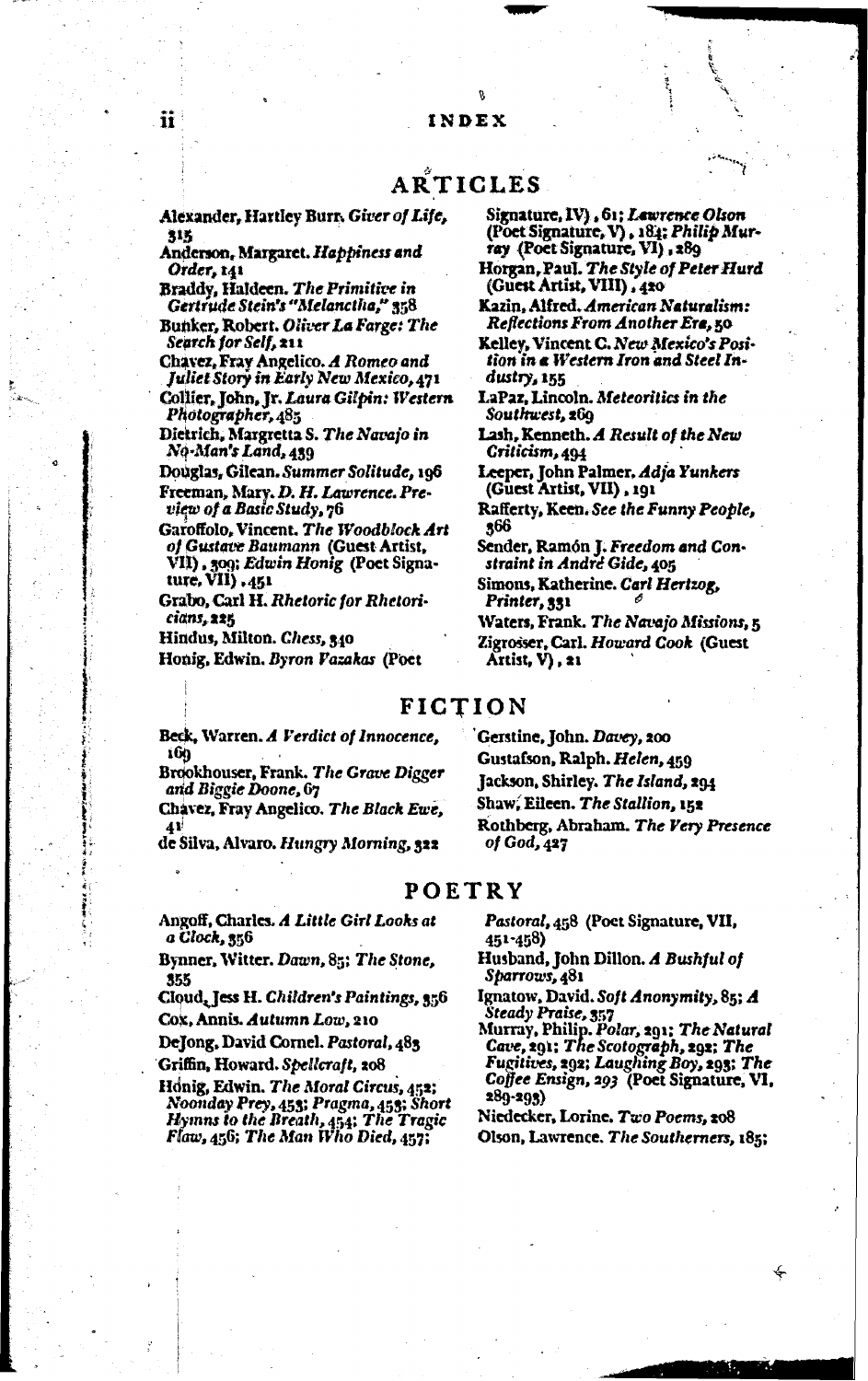When Father Rode a Horse Named Grace, 186; T'ang, 186; I Heard the<br>Vine Grow Up the Wall, 187; Embassy Carp, 188; The Road Machine, 188; To My Pupils at Vassar College, 189; The Caterpillar and the Faerie Queene, 189 (Poet Signature, V, 184-190)

Second, Louis. Order and Fruitfulness, 86

Shockey, Carol Reed. To Be, 87; Ultimately, 484

Squires, J. R. Semester's End, 483

Vazakas, Byron. An Easter of Detachment, 63; Blue Afternoon With Factories, 63; Requiescat, 64; The Au-<br>tumnal Esplanades, 64; Nightscape, 65; The Soon of Leaving, 65; Tocsin, 66; Spring Reaching Out to Boston, 66 (Poet Signature, IV, 61-66)

White, Miles. The Meanings of Consent, 86; Even Evening Hemispheres, 354

Witt, Harold V. Sibelius, 354 Zukofsky, Louis, Xenophanes, 209

#### DRAMA

Sender, Ramon. The House of Lot (miracle play), 27

#### **GUEST** ARTIST

- Baumann, Gustave. 18 original wood engravings, 4 half-tone reproductions, VII. Autumn
- Cook, Howard. 13 original wood engravings, 5 half-tone reproductions,

#### **BOOKS AND COMMENT**

- 1. Austin, Mary. The Land of Little Rain, reissued with photographs by Ansel Adams (1950) , 516
- 2. Ault, Norman, editor. Elizabethan Lyrics (1949) , 233
- 3. Barea, Arturo. Lorca: The Poet and His People (1949) , 94
- 4. Curtin, L. S. M. By the Prophet of the Earth (1949) - 373
- 5. Curtiss, Mina, translator and editor. Letters of Marcel Proust (1949), 99
- 6. Daryush, Elizabeth. Selected Poems  $(1948)$ , 233
- 7. Dearing, Frank V., editor. The Best Novels and Stories of Eugene Manlove Rhodes (1949), 112
- 8. Empson, William. Collected Poems  $(1949)$ , 233
- 9. Garnsey, Morris E. America's New **Frontier: The Mountain West** (1950) , 511
- 10. Garrity, Devin A., editor. New Irish Poets (1948), 248
- 11. Hanke, Lewis. The Spanish Struggle for Justice in the Conquest of America

Hurd, Peter. 15 original drawings, 3<br>half-tone reproductions, VIII, Winter Yunkers, Adja. 16 original wood engravings and monotypes, 4 half-tone reproductions, VI, Summer

- 12. Hanson, Pauline. The Forever Young (1948), 233
- 13. Jeffers, Robinson. The Double Axe and Other Poems (1948), 233
- 14. Kieve, Rudolph. The Sorcerers (1949) - 95
- 15. Leighton, Alexander and Dorothea. Gregorio, the Handtrembler, a Psychobiological Personality Study of a Navaho Indian (1949), 106
- 16. Leonard, Irving. Books of the Brave (1949) : 502
- 17. Lewis, C. Day. Poems 1943-1947  $(1948)$ , 233
- 18. MacLeish, Archibald. Actfive and Other Poems (1948) , 233
- 19. Marriott, Alice. The Valley Below (1949) , 90
- 20. Mauldin, Bill. A Sort of Saga (1949), 89
- 21. Moore, Rosalie. The Grasshopper's Man and Other Poems (1949), 233
- 22. Musalier, A. Thangal Kunju. Men and the World. Practical Philosophy and Law of Nature, translated from<br>the Malayalam by S. Sathyavageeswara Iyer (1949), 109

λ